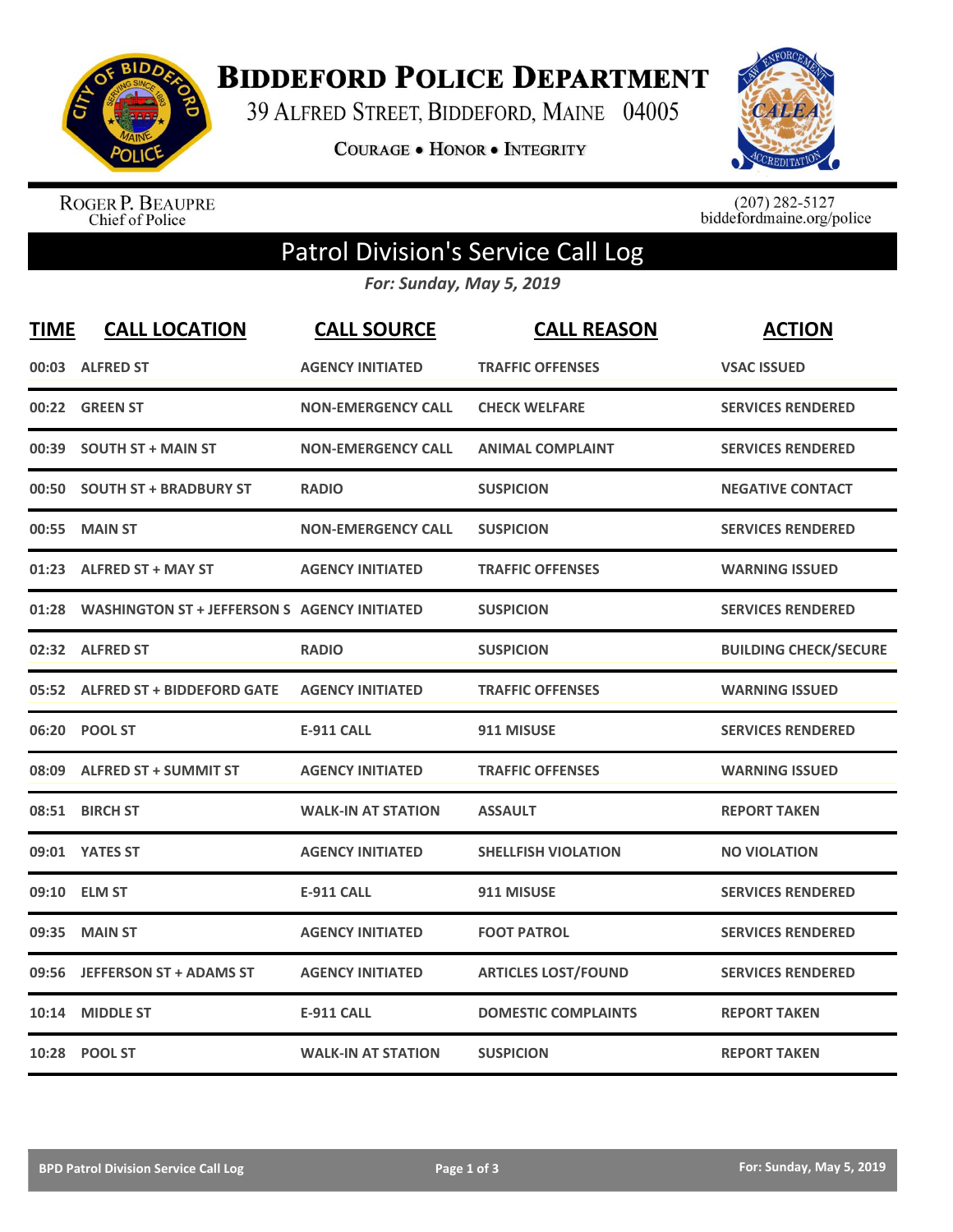| <u>TIME</u>                                                                                                  | <b>CALL LOCATION</b>             | <b>CALL SOURCE</b>                               | <b>CALL REASON</b>                                            | <b>ACTION</b>            |  |  |  |
|--------------------------------------------------------------------------------------------------------------|----------------------------------|--------------------------------------------------|---------------------------------------------------------------|--------------------------|--|--|--|
|                                                                                                              | 11:01 MAIN ST                    | <b>NON-EMERGENCY CALL</b>                        | <b>TRESPASSING</b>                                            | <b>CITATION ISSUED</b>   |  |  |  |
| OFFENDER: MICHAEL DAVID BISSONNETTE  AGE: 54  RESIDENT OF: BIDDEFORD, ME<br><b>CHARGE: CRIMINAL TRESPASS</b> |                                  |                                                  |                                                               |                          |  |  |  |
| 11:07                                                                                                        | <b>MASON ST</b>                  | <b>E-911 CALL</b>                                | 911 MISUSE                                                    | <b>SERVICES RENDERED</b> |  |  |  |
| 11:08                                                                                                        | <b>POOL ST + MEETINGHOUSE RD</b> | <b>AGENCY INITIATED</b>                          | <b>ANIMAL COMPLAINT</b>                                       | <b>SERVICES RENDERED</b> |  |  |  |
| 11:37                                                                                                        | <b>BIDDEFORD GATEWAY CTR</b>     | <b>NON-EMERGENCY CALL</b>                        | <b>THEFT</b>                                                  | <b>CITATION ISSUED</b>   |  |  |  |
|                                                                                                              |                                  | CHARGE: THEFT BY UNAUTHORIZED TAKING OR TRANSFER | OFFENDER: LISA A LEATHAM  AGE: 43  RESIDENT OF: SHAPLEIGH, ME |                          |  |  |  |
| 12:43                                                                                                        | <b>BOULDER WAY</b>               | <b>NON-EMERGENCY CALL</b>                        | <b>ARTICLES LOST/FOUND</b>                                    | <b>REPORT TAKEN</b>      |  |  |  |
| 12:47                                                                                                        | <b>MAIN ST</b>                   | <b>E-911 CALL</b>                                | 911 MISUSE                                                    | <b>SERVICES RENDERED</b> |  |  |  |
|                                                                                                              | 13:06 BIRCH ST                   | <b>NON-EMERGENCY CALL</b>                        | <b>ARTICLES LOST/FOUND</b>                                    | <b>SERVICES RENDERED</b> |  |  |  |
|                                                                                                              | 13:39 BEACON AVE                 | <b>WALK-IN AT STATION</b>                        | <b>MISSING PERSON</b>                                         | <b>REPORT TAKEN</b>      |  |  |  |
|                                                                                                              | 15:04 ALFRED ST                  | <b>NON-EMERGENCY CALL</b>                        | <b>ARTICLES LOST/FOUND</b>                                    | <b>REPORT TAKEN</b>      |  |  |  |
|                                                                                                              | 15:16 ALFRED ST                  | <b>NON-EMERGENCY CALL</b>                        | <b>COURT ORDERED CHECK IN</b>                                 | <b>SERVICES RENDERED</b> |  |  |  |
|                                                                                                              | 15:47 POOL ST                    | <b>NON-EMERGENCY CALL</b>                        | <b>ARTICLES LOST/FOUND</b>                                    | <b>REPORT TAKEN</b>      |  |  |  |
|                                                                                                              | 15:50 ALFRED ST                  | <b>WALK-IN AT STATION</b>                        | <b>DRUG INTEL</b>                                             | <b>SERVICES RENDERED</b> |  |  |  |
| 15:55                                                                                                        | <b>MAIN ST</b>                   | <b>E-911 CALL</b>                                | 911 MISUSE                                                    | <b>SERVICES RENDERED</b> |  |  |  |
|                                                                                                              | 16:11 PROSPECT ST                | <b>E-911 CALL</b>                                | <b>DOMESTIC COMPLAINTS</b>                                    | <b>REPORT TAKEN</b>      |  |  |  |
|                                                                                                              | 17:10 SOUTH ST                   | <b>AGENCY INITIATED</b>                          | <b>TRAFFIC OFFENSES</b>                                       | <b>WARNING ISSUED</b>    |  |  |  |
|                                                                                                              | 17:27 PEARL ST                   | <b>NON-EMERGENCY CALL</b>                        | <b>SUSPICION</b>                                              | <b>UNFOUNDED</b>         |  |  |  |
|                                                                                                              | 17:37 GRAYSON ST                 | E-911 CALL                                       | <b>DISTURBANCE / NOISE</b>                                    | <b>NO VIOLATION</b>      |  |  |  |
|                                                                                                              | 17:38 ELM ST                     | <b>AGENCY INITIATED</b>                          | <b>TRAFFIC OFFENSES</b>                                       | <b>WARNING ISSUED</b>    |  |  |  |
|                                                                                                              | 17:40 CRESCENT ST                | <b>NON-EMERGENCY CALL</b>                        | <b>DOMESTIC COMPLAINTS</b>                                    | <b>REPORT TAKEN</b>      |  |  |  |
|                                                                                                              | 17:46 PIERSONS LN                | <b>NON-EMERGENCY CALL</b>                        | <b>VIOL OF BAIL CONDITIONS</b>                                | <b>SERVICES RENDERED</b> |  |  |  |
|                                                                                                              | 17:57 BOULDER WAY                | <b>E-911 CALL</b>                                | 911 MISUSE                                                    | <b>SERVICES RENDERED</b> |  |  |  |
|                                                                                                              |                                  |                                                  |                                                               |                          |  |  |  |